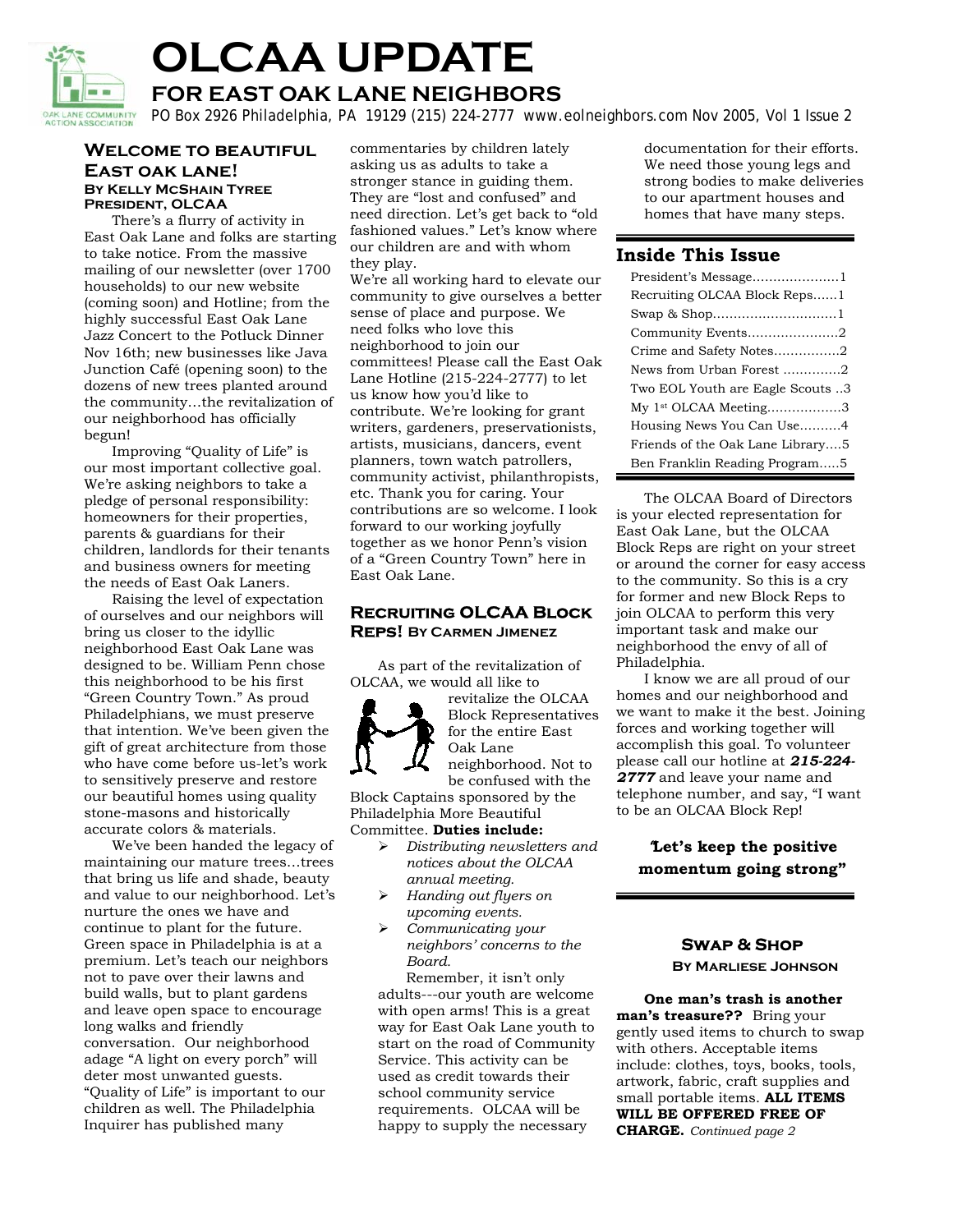#### **\*\*\* No Large Furniture or Appliances \*\*\***

A bulletin board will be provided to post pictures and descriptions of large items available. Left over items will be donated to local charities. If you bring something, you must go home with something!

**OAK LANE PRESBYTERIAN CHURCH 6637 N. 11TH STREET SATURDAY, NOVEMBER 12, 2005 1:00 – 4:00 PM** 

# **More Community Events**

The Oak Lane Presbyterian Church, 11th & Oak Lane on dates noticed. Call OLCAA's Hotline 215-224-2777 for more info!

#### **Sat., December. 3, 2005 10:00 am - Noon**.

Calling All Youth – Ages 11-17. Education & Cultural Arts Committee of OLCAA invites you to their first Annual "Youth Meeting".

#### **Monday, Nov 28 2:00-8:00 PM**

Church Youth Group sponsoring Red Cross Blood Drive for their Hurricane Disaster Relief Project.

#### **Every Saturday- Sept–June, 2006**

**10:00-11:30 AM.** Troop 19 Boy Scouts of America meets. For info, *Call: A. Mitchell, Scoutmaster at 215- 927-0231.* 

#### **Every other Friday, 6:00-9:00 PM. Dates: Nov 11, Dec 2 & 16**.

Preserve Precious Photos at scrapbooking group. *For info, Call: Marliese Johnson 215-424-2340*.

# **NEWS FROM URBAN FOREST !**



**By Charles Philips** 

The Jazz Concert was a memorable evening of great performances

enjoyed by about 80 people on Oct 14 at the Korean United Church. John Dulik's masterful piano variations of pop classics started the evening. Ruth Naomi Floyd charmed us with her voice and stage presence as she sang show tunes and spirituals. The guitar and banjo picking of Wanamaker Lewis

amazed and delighted us. The evening was over too soon but finished off with homemade deserts.

*November Tree Tenders meeting—Tuesday Nov 15 at the home of Jack Malley, 1203 W.* 



*Medary Ave at 7:30 pm*.

Agenda: Tree locations on Old York Road, workers for spring

planting, work with West Oak Lane Tree Tenders. Come join us, meet your neighbors. We need your help in planting trees and finding places for them.

Congratulations to West Oak Lane Tree Tenders, a new group which has just completed the training course given by the PA Horticultural Society and had their first meeting. Oak Lane resident Karyn Conway is head of that group of 7 members.

We're working on…

- Northern Gates at Broad St and 66th Ave which will include green plantings on three concrete islands—near the Oak Lane Diner, at
- Broad St and 66th Ave, and south of the Wedge Building where Old York Rd comes into Broad St. Planting will be in the spring.

 A recent meeting with the Philadelphia Streets Dept and PennDOT at the offices of Ogontz Avenue Revitalization Corp. (OARC) was very positive with the Streets Department taking on some of the planning.

We'll plant 50 trees next spring on Old York Road between Cheltenham Avenue and Oak Lane, providing a green entry into the city leading up to the planned Gateway. Come join in the planning. This is part of the

#### **TreeVitalize Program of the PA Dept of Conservation and Natural Resources**. They recognized that tree cover is disappearing in the 5 southeast Pennsylvania counties and are trying to reverse that decline. We have signed on for 150 trees in two years. We need your help in finding places for trees and in digging!

 The Wedge Medical Center has agreed to take 10 trees, and we are working with several other institutions. We are asking \$40

from homeowners and \$75 from businesses and institutions to help with planting costs. OARC has also asked for and received \$100,000 for planting trees largely in the commercial districts and along heavy traffic streets of West Oak Lane. Oak Lane Tree Tenders will work with the newly formed West Oak Lane Tree Tenders in placing those trees. Oak Lane Tree Tenders, is a committee of OLCAA., 6605 Lawnton Avenue, Philadelphia, PA 19126 215-924-1722.

#### **Crime and Safety Notes By Vernita Hall**

In a loud, hectic, stress-filled world, our beautiful East Oak Lane is an oasis of quiet civility. The serenade of bird song greets us in the morning; the chirping of crickets lulls us to sleep in the evening. Gardeners, joggers, bikers, and leisurely walkers cross paths with legions of scampering squirrels and even the occasional foraging rabbit or possum. Children's toys, garden furniture and tools are frequently left outside overnight and doors and cars may go unlocked.

 According to Officer **Barbara Blackford, the 35th Police District's Crime Prevention Officer**, although the 35th is the busiest district in the city, EOL is the least crime-ridden section. Yet to maintain a high quality of life and a safe community, priorities for both Capt. Kelly and OLCAA, we must remain vigilant and informed, and in contact with our neighbors. We must help the police to help us. Some **DO'S AND DON'TS**:

- 9 Report crimes or attempted crimes. If there are no records, the incidents are invisible.
- 9 Follow up with any statements. The police may ask you to come to the District to file.
- 9 Very Important. Keep your property appropriately welllit.
- Stay alert and question suspicious activities in your neighborhood.
- Inform your neighbors about problems, known or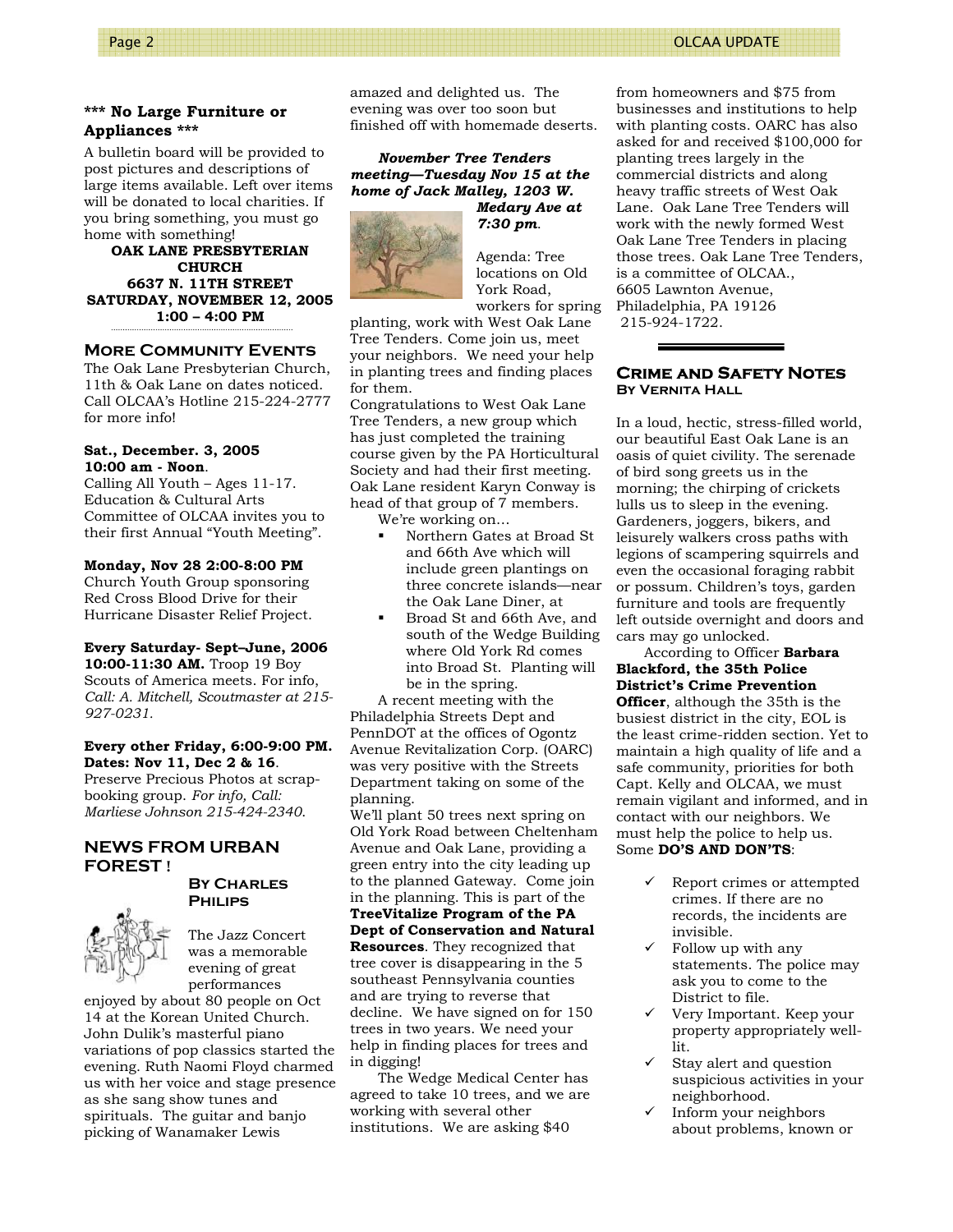#### OLCAA UPDATE Page 3

suspected. They might be the next target.

Report nuisance problems, such as too-loud music playing. More calls = higher priority with the police, and recurring offenders can be tracked.

*Music played on your property or in your car should not be audible beyond your property or car.* EOL is a quiet community, let's keep it that way.

- $\checkmark$  If you report a problem you can ask the 911 operator for their operator number. If you later need to verify whether your call was actually logged, call back, ask to speak to a supervisor, and give him/her the operator number and date/time of your call.
- Strongly secure garden sheds. There's been a recent rash of break-ins. *60% of crime is committed by*

*juveniles.* **Do you know where your kids are?** 

#### **Town Watch**

 Organized blocks are strong and are the basis for healthy neighborhoods.

*"* **THERE ARE NO ACTIVE GROUPS AT PRESENT IN EOL",** *according to Police Community relations Officer Jennetta Lindsey. Town Watch Integrated Services Representative Jaasu Burgee states, "the key to starting up is for neighbors to get organized. The training is free; grant monies are available. Six persons are needed to form an "Eyes and Ears" group; twelve for a Patrol group".* 

 The 35th holds an open Town Watch meeting every first Sat of the

month, open to anyone, at the Eye Institute from 10AM to Noon. **Kudos…** 

To a brave and



caring neighbor, *Ms. Jeanie Frisby of 11th Street.* She single-handedly confronted a man and a pair of teens, and foiled likely car vandalism and garage break-in attempts in two separate (and

possibly related) incidents. Thanks, Jeanie. Your new handle is "Deputy Dawg!"

#### **Contacts**

P/O's Blackford (Crime Prevention) and Lindsey (Community Relations): 35th Police District, 5860 N. Broad St. Tel: 215-685-2854 Fax: 215- 924-9560. Thanks to Capt. Kelly, P/O's Blackford and Lindsey, and to the men and women of the 35th, thanks for all you do.

#### **My First OLCAA Meeting By Rev. Alonzo Johnson**

 On the night of my first OLCAA meeting, I remember being quite excited. Much of my excitement was rooted in the fact that I, as new pastor of Oak Lane Presbyterian Church, would get this opportunity to serve as host for this meeting (or should I say reunion) of OLCAA.

 By the time of the meeting, I heard many stories by members of our church about OLCAA and some of its many great accomplishments. In preparation for the OLCAA guests, I set 15 places at one of our large tables and made doggone sure my bowlful of fruits and snacks were complete.

 At the start of the meeting there were a small handful of individuals from the community entering. It was at that time I remembered to get the six-pack of bottled water in the church kitchen refrigerator. Having returned from getting the water, I was in total awe to witness droves (what seemed like hundreds) of people from the community--and it was beautiful. The sheer number of people who attended that meeting was captivating. I was even more pleasantly surprised by the diversity. It was then, with great excitement I realized there was much I needed to learn about the East Oak Lane community. In a time where fear and paranoia seem to divide our communities along the lines of race and class, witnessing the many diverse members of the community that night was healing. I was profoundly reminded that even in a society where separation and division seem ubiquitous, unity and diversity is indeed still alive and well in our

community. As pastor of the Oak Lane Presbyterian Church, a church that has been a longtime member of this diverse community, I feel that East Oak Lane is gifted beyond description. At the same time, I am very aware that keeping diverse communities together requires work.

 With that said, it is important for me to say that I believe that we at the Oak Lane Presbyterian Church are continuing to seek ways that we can be supportive to the needs of the Oak Lane community. Through partnerships, hosting, involvement in community events or just even spending time together, we at Oak Lane Presbyterian Church are here and eager to partner in upholding the gifts of unity and diversity that has made this community warm, vital and affirming throughout the years.

 So I close in continuing to fondly remember that OLCAA meeting where I came face to face with hope and potentiality in the faces of our neighbors and to this I say, " East Oak Lane, it is surely a pleasure to meet you".

#### **Two Young Men Reach Rank of Eagle Scout By A. Mitchell**

Gregory Hicks and Justin Marcus Dunbar-Stevens reach the rank of Eagle Scout while in Troop 19 in



East Oak Lane. Gregory received the Richard Monetti

Scholarship from KYW News Study Program in 2004. He was featured in the Who's Who of America's High School Students in 2003-2004. He worked with pre-teens as a counselor through the Phila Youth Works Program. Upon graduation from Central High School he plans to attend college and major in communications.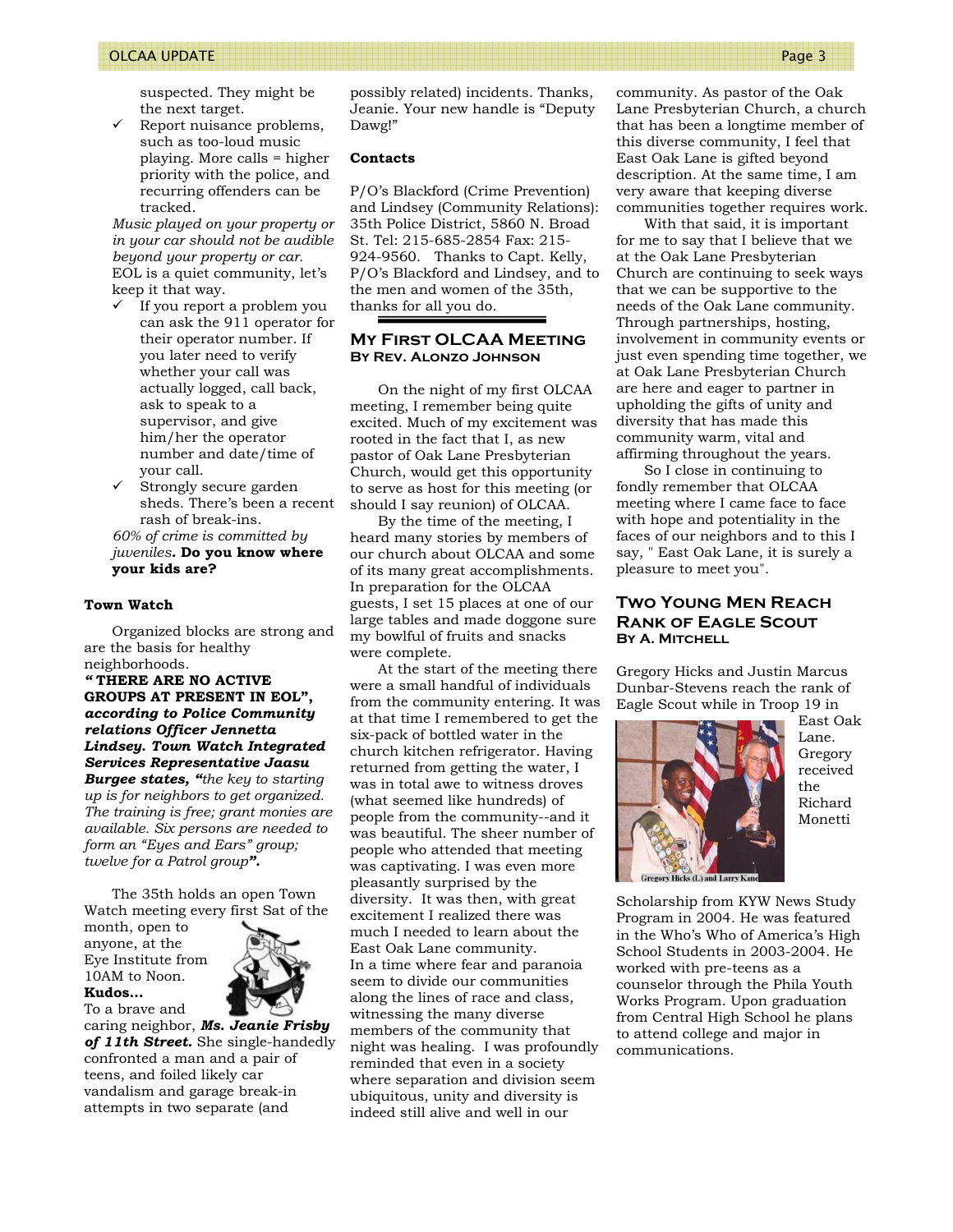Justin's activities with the Scouts have been Assistant, Patrol, and



Senior Patrol Leader. He is now a Scribe. He was a Teen Library Aid and responsible for helping children after school with homework, reading and computer skills. He received

the Good Citizenship Award from the Union League, placed second in the Sister Cities Art Competition (monetary award and free tuition for summer program at Moore College of Art) and placed on the National Honor Roll. Justin plans to major in Architecture/Graphic Design upon graduation. He is very active with St. Benedict's Roman Catholic Church. Our hats are off to these two exceptional young men and continued success in their future lives!!!

#### **Poor Bessie's Almanac (Things You Should Know About East Oak Lane) By Janet McShain...Bessie's Granddaughter**

 Back to School! Thinking about my school days, I remember feeling very secure. Grandmom Bessie lived next door to me in Washington D.C., the Elementary School was only 3 blocks away, and the Junior High only 1/2 a block. My world for those beginning 10 years was tight. I recall walking to school past "safeties" with their chalk white diagonal belts and shiny badges. They were the big kids in 6th grade, the boys and girls who had chosen to be so responsible and watch out for our crossing at every corner. It was a secure and fun walk through the piles of leaves wearing my new shoes and my mom's freshly sewn handmade outfits.

 Children have been walking through the leaves going to school here in East Oak Lane for over 300

years feeling secure and well cared for. We have a strong legacy of educating our children. The oldest schoolhouse in Philadelphia, now "Ellwood," used to be known as the "Milestown School," an octagonal structure where the eight sides represented, "half way to heaven through education- man is the square and heaven the circle"'. Before that Milestown School, the children here were taught in homes and "Meeting Houses." In 1684, Frances D. Pastorious a famous lawyer and educator, wrote a letter quoting William Penn as insisting that, "all must dwell together in townships or towns...in this way children can be kept in schools and far more readily instructed to good purpose, neighbors also can offer one another the friendly helping hand..."

 Pastorius had the best education in England and was associated with the early Quakers, Samuel Carpenter and his wife Hannah (a Quaker preacher), who owned 500 acres here from 1684 to 1695, west of "Bristol Street" (along the railroad line) and north of Godfrey Avenue. Carpenter promoted this new ideal of public schools and raised money for the cause. In 1697, he was responsible for seeing that Pastorius got paid "40 pounds each yearly" for the Quaker School in Philadelphia. Carpenter's own children were born while he owned property here in our neighborhood, and I'm picturing his children and others walking to and from school with their homemade new clothes and shoes, feeling safe in their "green country town."

 By the year c. 1706, when Pastorius opened his own school in our area, the list of patrons included owners of property from our own neighborhood then called "Milestown" within "Old Bristol Township." These land owners were considered to be the most influential people of Philadelphia County and included: Jan Lucken, Jan Neus, Hans Neus, Richard Townsend, Jacob Schumaker, Peter Schumaker, Isaac Schumaker, Griffith Miles and Benjamin Armitage (more on these owners next issue). With such a wealth of families interested in sending their children to school, just as in the earlier development of the

"Milestown School" with neighbors "overseeing," we have continued the ideal of William Penn and Samuel Carpenter and Frances D. Pastorius of "offering the friendly helping hand," sending our own children "back to school." *To be continued…* 

# **A Few Words from Housing and Zoning COMMITTEE By Jaye Divine**

 Consider this an invitation to add your energy to the revitalized **Housing & Zoning Committee of OLCAA**. Please call the OLCAA hotline and volunteer at 215-224- 2777. To create a win-win opportunity for everyone, we need your help in reaching out to area businesses, community organizations as well as other residents of EOL to build a coalition of friends and advocates.

 Part of our new mission is to encourage neighborhood residents to participate in housing issues as they impact the quality of life in our neighborhood. What types of issues, you might ask? Enhancing the neighborhood property values, maintaining the character and integrity of the homes, cleanliness, adherence to city ordinances and just plain old good neighbor best practices. How do we expect to accomplish these lofty goals? By educating each other on homeownership topics , cultivating relationships and making use of the variety of services and resources available to us.

 Therefore, every issue of our newsletter we plan to provide useful tidbits of information entitled **Housing News you can Use!** This week, the following info is compliments of Ms. Yvonne Tyler, a coalition member and EOL Rep of the Philadelphia More Beautiful Committee of the Streets Department. Call Yvonne (215) 685- 3973 and organize your block!

| <b>Leaf and Recycling Schedule</b> |                          |                                |                          |  |
|------------------------------------|--------------------------|--------------------------------|--------------------------|--|
| Nov $28$                           | Nov $29$                 | Nov 30                         | Dec 1                    |  |
| <b>MON</b>                         | <b>TUES</b>              | WED                            | <b>THUR</b>              |  |
| 3rd to 8th                         | $8th$ to<br><b>Broad</b> | 3rd to 8th                     | $8th$ to<br><b>Broad</b> |  |
| <b>DEC 19</b>                      | <b>DEC 20</b>            | DEC <sub>21</sub>              | DEC <sub>22</sub>        |  |
| Godfrey to 65th St                 |                          | 65 <sup>th</sup> to Cheltenham |                          |  |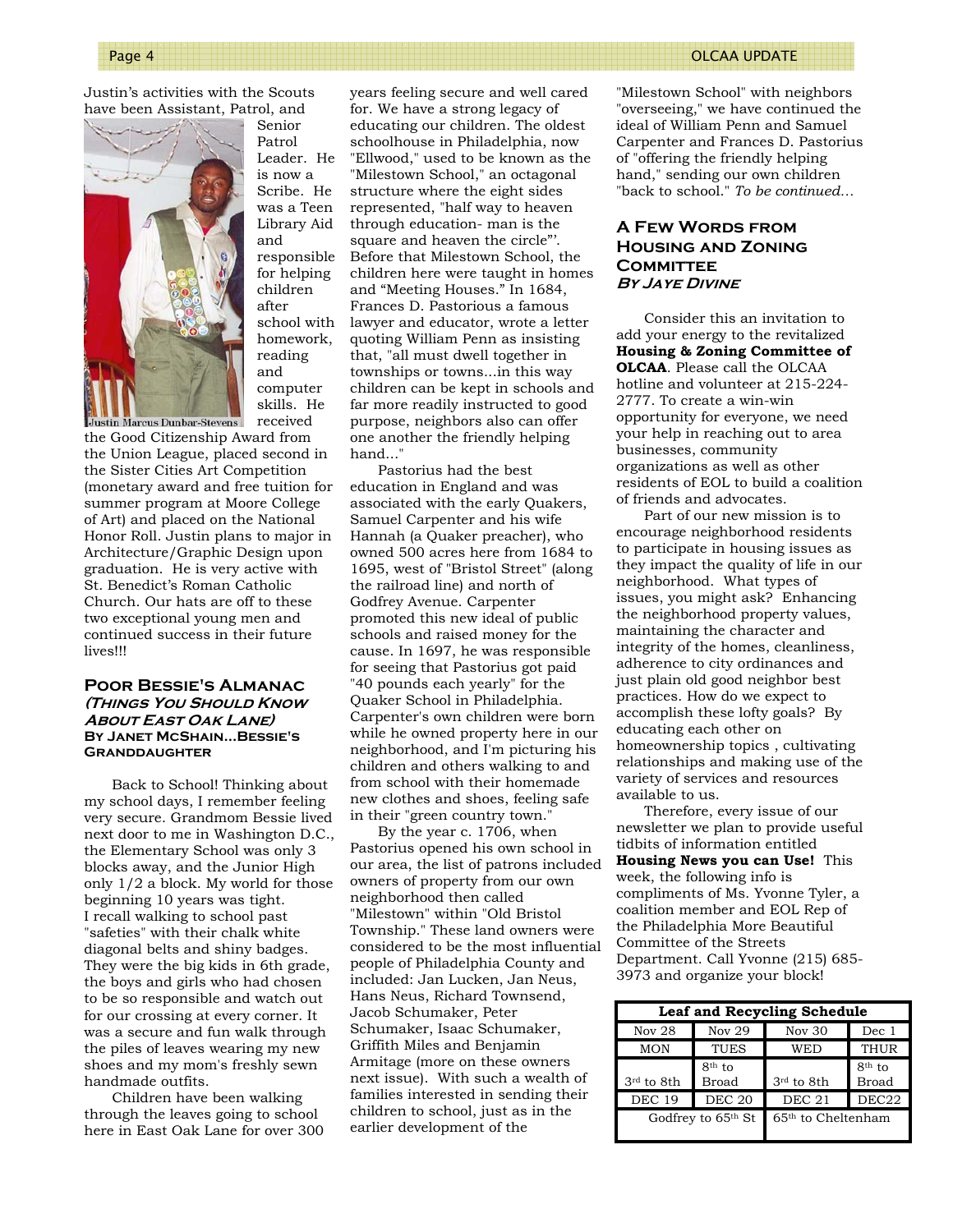# THE FRIENDS OF THE OAK LANE LIBRARY

Start reading now! On Nov 2nd, the friends' book club will meet and discuss Walter Isaacson's biography of Benjamin Franklin. 7:00 pm at the library.



**WANTED**:

A few good bulbs. Donate some bulbs to the Friends and we will plant them around the library. Drop your bulbs off at the library or at the home of Michael Poxon and Marita Krivda Poxon at 904 0ak Lane.

#### WANTED:

A few good bulb planters to plant bulbs over Thanksgiving weekend, preferably while the turkey is roasting. Contact Michael Poxon at 215-549-6531 to join the event and get out of the kitchen.

The following EOL children won a \$25 gift certificate for their participation in the Friends' **Summer Reading Contest:**

# • Aaron Lankford

- Abraham Musselman
- Gabriel Musselman
- Becky Searight
- Joel Kelly
- Lean Kelly
- Matt Kelly.

Next meeting is set for Nov. 16th, 2005 at 7:00 pm at the library. All are welcome.

To become a member, come by the Library during our meeting and we will be happy to sign you up!

# **Benjamin Franklin's 300th Birthday – Reading Program**

**By Marita J. Krivda** 

 The Friends of the Oak Lane Library will be hosting a **Reading Program to celebrate the 300th anniversary of the birth of Benjamin Franklin on January 17, 1706.**

 Benjamin Franklin, one of Philadelphia's greatest citizens, arrived in Philadelphia nearly penniless and retired at age 42, rich enough to pursue his real passions, science & politics. Four books have been selected which we hope will reveal the prodigious skills, the industriousness, and the genius of this great Philadelphian.

 The first book chosen is a current, best-selling biography: Walter Isaacson. **Benjamin** 

#### **Franklin: An American Life**. Simon & Schuster, 2003. (Hardcover & Paper)

- Discussion: November 2, 2005 Wednesday 7:00 P.M.
- Discussion Leader: Marita Krivda
- Library Community Room.

The book is long but rewarding because you get to know the complex personal story of this great founding father.

 The second book is a book by Franklin himself: **The Autobiography of Benjamin Franklin.** Dover Thrift Editions, 2005. (paper)

- Discussion: December 14, 2005
- Wednesday 7:00 P.M.
- Discussion Leader: Ella Schwartz,
- Library Community Room.

This book is Franklin's autobiography written as a letter of instruction to his son. It covers the first half of his incredible life.

 The third book is about Franklin as a scientist: Philip Dray. **Stealing God's Thunder: Benjamin Franklin's Lightning Rod and the Invention of America.** Random House, 2005. (Hardcover & paper)

- Discussion: January 25, 2006
- Wednesday 7:00 P.M.
- Discussion Leader :Michael Poxo
- Library Community Room.

This book documents Franklin's invention of the lightning rod and discovery of electricity.

 The fourth book is another book by Benjamin Franklin: **Benjamin Franklin. The Way to Wealth.** Dover Thrift Editions 2005.

- Discussion: March 8, 2005
- Wednesday 7:00 P.M.
- Discussion Leader:Shirley Philips
- Library Community Room.

This short book of 30 pages is filled with Franklin's wit. Copies of these books will be made available at the Oak Lane Library. Discussions are lively and open to the public. Please come join your neighbors and discuss this great Philadelphian.

# HAPPY THANKSGIVING TO ALL!!

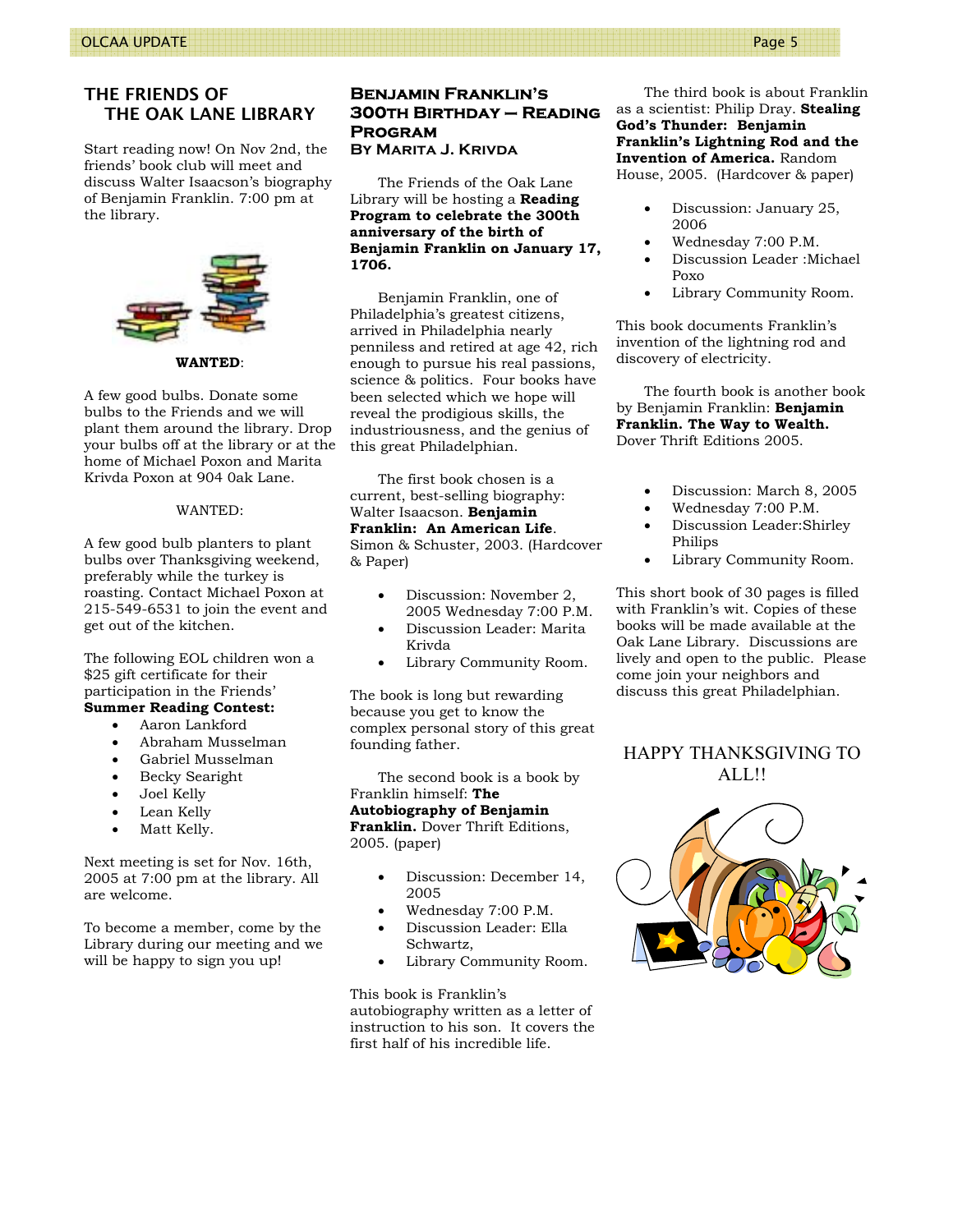# **A Special Thank You!**

OLCAA could not have been able to get out the August 2005 nor this issue November 2005 Newsletter it if hadn't been for the hard work of two very special East Oak Lane Neighbors.

It is with great pleasure that we thank **David and Michael Gilliard** for volunteering to help place the mailing labels and stapling all the newsletters in order to get them ready for mailing. Each mailing consisted of over 1,700 newsletters and they did it willingly.

Thanks for the great job**, David and Michael**. OLCAA really counts and appreciates the generosity of people like you two.

# **Her Beauty Lies Within**

The Beautification Committee is striving to promote our neighborhood as a jewel in the crown of Philadelphia. Every Gateway into East Oak Lane from Cheltenham Avenue to Godfrey, from Broad Street to N. 5th St. should reflect the beautiful richness of architecture and greenery that lies within. Our major thoroughfares such as 66th Avenue, Oak Lane and N. 11th St. should say to travelers that this is a neighborhood that values 'Beauty, Historic Preservation, and Quality of Life.' We are seeking dynamic members who share passions for gardening, who love design and architecture, who think and live creatively and artistically. Please call the East Oak Lane Hotline at: 215-224-2777… we'd love for you to join us.

# **Oak Lane Day 2006**

A committee will be formed to work on Oak Lane Day 2006. For those of you who have lived in East Oak Lane for several years remember the great Oak Lane Day's of the past. We want to bring this back and make it even better for 2006. If you are interested in joining this committee, call and leave us your name and number on our Hotline

215-224-2777. We will contact you A benefit for The Friends of the Oak about the meeting date and time.

Let's make this the biggest and best marked Oak Lane Day ever!!

# **History buffs - this is your chance to shine!**

We have 325 years of settlement here in East Oak Lane, William Penn's first "Green Country Town." Let's embrace our heritage by the study of this area and by promoting the preservation of our great points of interest. We will be developing and placing Historical Markers, sanctioned by the Pennsylvania Historic and Museum Commission, throughout this neighborhood. They will highlight where, when, and how East Oak Lane came to be, and who was instrumental in developing our collective history.

Come join our preservation movement. We have become the custodians of great architecture and green space- let us preserve the richness of these great gifts we've been given. We've lost many of our great landmarks due to

development- now is our opportunity to honor our past and create a wonderful legacy for future generations to share.

We'd love to hear from you! Call the Historic Preservation Committee on our Hotline at: 215-224-2777.

# **A Delightful Evening at the East Oak Lane Jazz Concert**

Rain did not stop over 100 music lovers from gathering to hear the sultry sounds of Jazz on Friday, October 14th at The Korean United Church. Warm spirits filled the cozy venue as Jazz pianist, John Dulik, tickled the ivory keys. Ruth Naomi Floyd accompanied by pianist, Aaron Graves, sang to the church rafters with a mixture of Jazz Standards and cleverly arranged Spirituals. And finally, Wanamaker Lewis himself, East Oak Lane's own, regaled us with amazing chord progressions and his sublime musical talents on guitar and banjo.

Lane Library as well as The Oak Lane Tree Tenders, this concert the second successful musical event for the two organizations. Classical was the theme of last year's concert

featuring East Oak Lane's talented Kovach Family of musicians, as well as the esteemed Opera Singer, Sheryl Olson, who was also gracious enough to help organize this year's event. Many East Oak Laners donated delectable desserts, Elizabeth McGusty provided beautiful flowers, and Michael Poxon brought humor as the evening's M.C.

A warm thank you to George Choe and The Korean United Church for hosting this event!

#### **Can You Hear Me Now?**

Did you ever have the greatest idea and you just had no one to tell? Well now you've got an ear! The East Oak Lane Hotline is your connection to the world around you. Call us up when you have a question, a comment or you just want to connect with neighbors around you. Each Committee is represented with their own individual voicemail. Exciting 'Events' are listed such as our musical concerts, potluck dinners, and days of planting trees and flowers. 'Safety and Crime' relies on your calls for our monthly report as we meet each month with The 35th District to express our concerns. 'Housing and Zoning' depends on your eyes and ears to ensure neighborhood policy is being upheld. 'Communications' welcomes news and articles for consideration in our monthly newsletter...Call us and we'll respond. Each question or comment is reported to the monthly Board Meeting and the appropriate Committee responds. We look forward to hearing from you.

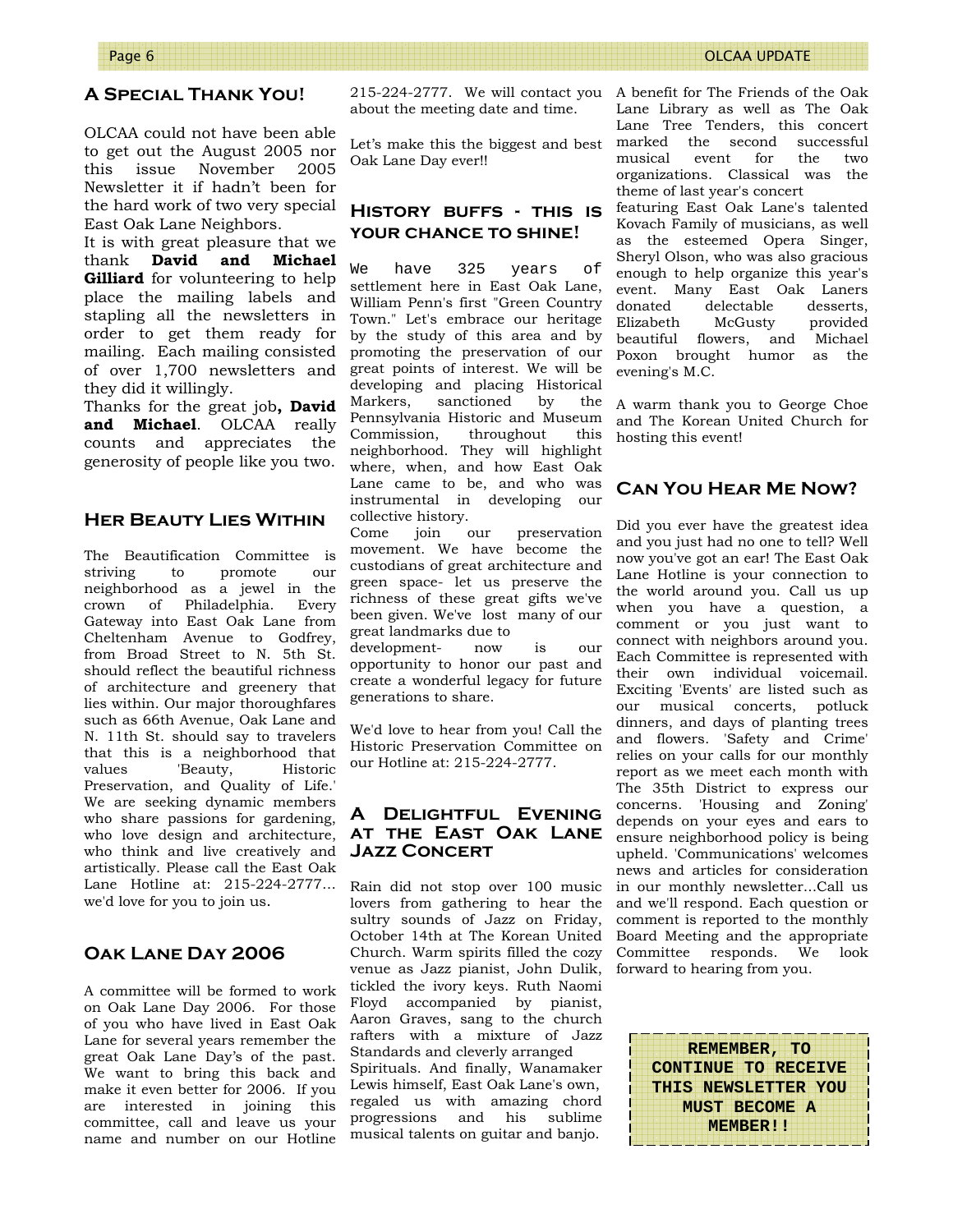| <b>Friends of the Oak Lane Branch</b><br>of the Free Library of Philadelphia Membership Form<br>$c$ /o Joanne Balitsky, 6342 N. 6th St., Phila, PA 19126<br><b>Membership</b> $\Box$ New $\Box$ Renewal                             |  |  |  |  |
|-------------------------------------------------------------------------------------------------------------------------------------------------------------------------------------------------------------------------------------|--|--|--|--|
| $\Box$ Individual \$10.00 $\Box$ Family \$12.00 $\Box$ Senior/Student \$7.00 $\Box$ Patron \$25.00<br>Business/Institution \$50.00<br>$\Box$<br>□ Additional Contribution Amount: Total Amount:                                     |  |  |  |  |
| Name Phone Phone                                                                                                                                                                                                                    |  |  |  |  |
| Email <u>experience</u> and the contract of the contract of the contract of the contract of the contract of the contract of the contract of the contract of the contract of the contract of the contract of the contract of the con |  |  |  |  |
| If you have any questions please contact:                                                                                                                                                                                           |  |  |  |  |
| Complete form and return with your check payable to Friends of Oak Lane Library<br>Joanne Balitsky - Membership<br>6342 N. 6 <sup>th</sup> Street Philadlphia, PA 19126                                                             |  |  |  |  |

| <b>OLCAA MEMBERSHIP FORM</b>                                                                                                                                                                                                                                                                       |  |  |  |  |
|----------------------------------------------------------------------------------------------------------------------------------------------------------------------------------------------------------------------------------------------------------------------------------------------------|--|--|--|--|
| Your membership is crucial to our activities, publications and events. Join us now and<br>Show your support for East Oak Lane!<br>Membership $\Box$ New $\Box$ Renewal                                                                                                                             |  |  |  |  |
| (If you have questions, please contact us at $215-224-2777$ )                                                                                                                                                                                                                                      |  |  |  |  |
| $\Box$ Family \$15.00 $\Box$ Supporting \$20.00 $\Box$ Patron \$20.00 $\Box$ Senior \$6.00<br>$\Box$ Individual \$10.00<br>$\Box$ Low Income \$3.00 $\Box$ Business/Institution \$25.00                                                                                                            |  |  |  |  |
| Name                                                                                                                                                                                                                                                                                               |  |  |  |  |
| Address and the contract of the contract of the contract of the contract of the contract of the contract of the contract of the contract of the contract of the contract of the contract of the contract of the contract of th                                                                     |  |  |  |  |
| I am interested in joining the activities of the following committee:                                                                                                                                                                                                                              |  |  |  |  |
| $\Box$ Oak Lane Tree Tenders, 6605 Lawnton Ave, Phila, PA 19126 215-924-1722<br>$\Box$ Communications $\Box$ Education & Culture $\Box$ Beautification $\Box$ Civic Action<br>$\Box$ Safety & Crime $\Box$ Historic Preservation $\Box$ Community Housing & Zoning $\Box$ Hospitality & Membership |  |  |  |  |
| Complete form and return with your check payable to Oak Lane Community Action Assn.<br>P.O. Box 2926 Philadelphia, PA 19126                                                                                                                                                                        |  |  |  |  |